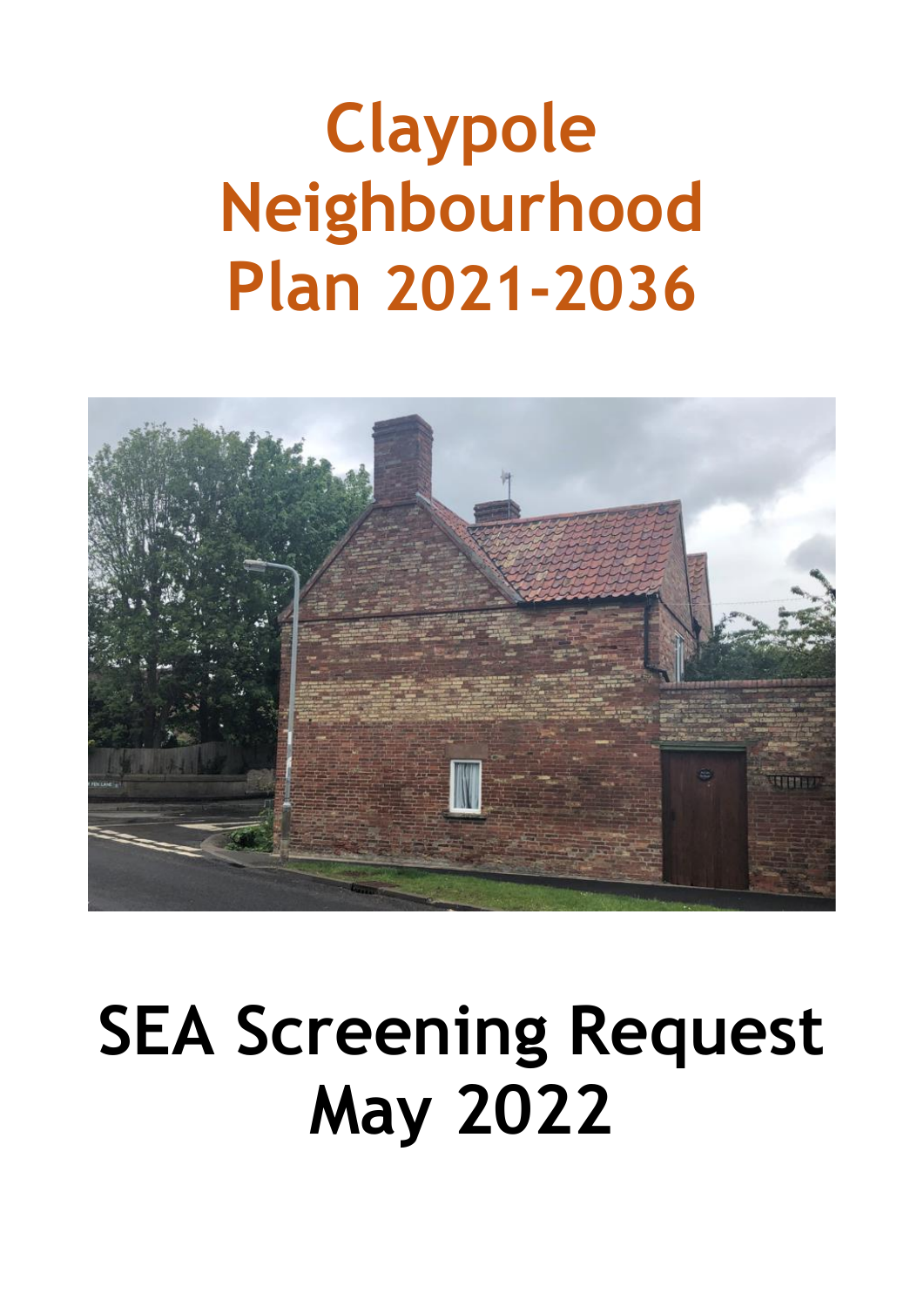# **Claypole** Neighbourhood Plan 2021-2036

### SEA Screening Request May 2022

Submission of the Neighbourhood Plan in accordance with Regulation 15 of Neighbourhood Planning Regulations 2012

The Neighbourhood Plan Steering Group on behalf of Claypole Parish Council:

Andy Hey (Chair) Dave Coxe Councillor John Freeman Pauline Luxton Councillor Alice Maggs Bridget Rosewell

The Parish Council received professional planning support from NEIGHBOURHOOD-PLAN.CO.UK during the production of this Neighbourhood Plan.

### NEIGHBOURHOOD-PLAN.CO.UK

For any query relating to the Neighbourhood Plan contact: Cathy Clarke Clerk to Claypole Parish Council Email: [cathy.clarke@claypolepc.org.uk](mailto:cathy.clarke@claypolepc.org.uk)

<https://claypole.parish.lincolnshire.gov.uk/>

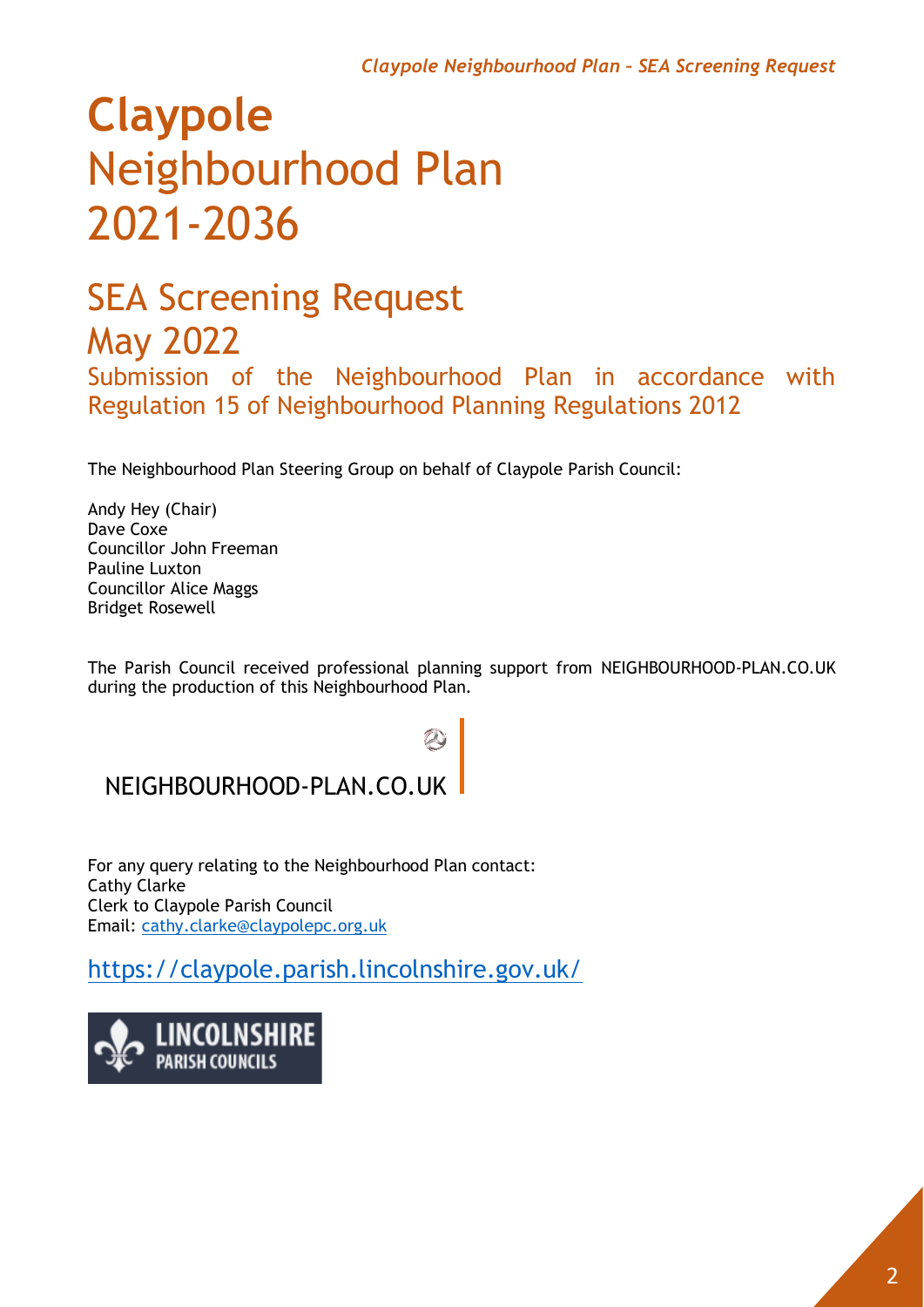## **Claypole** Neighbourhood Plan 2021-2036

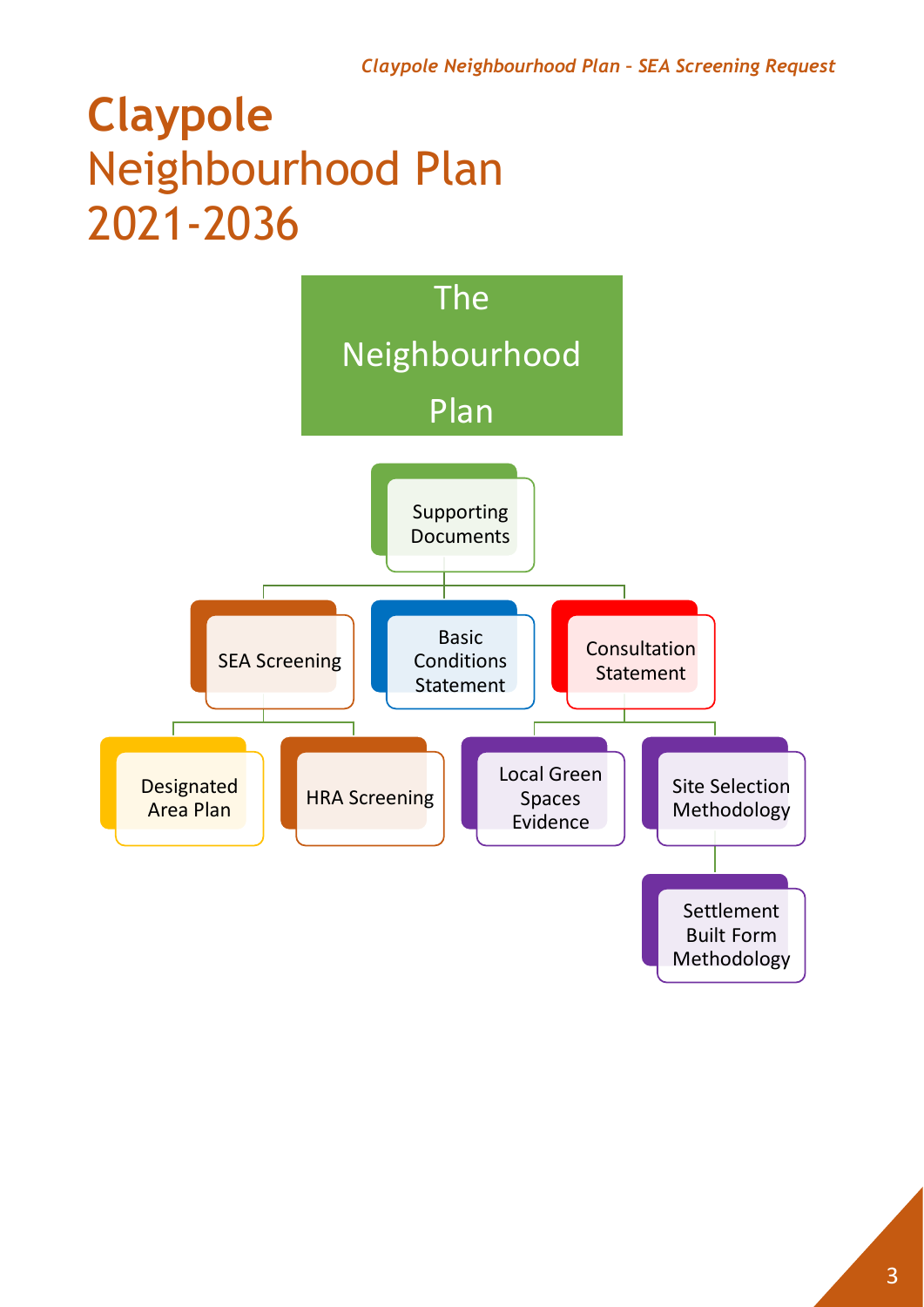### Copyright Acknowledgements

#### Mapping

Contains OS data © Crown copyright 2022 © Crown copyright and database rights 2022, OS licence number 100064394

Mapping used in this document is either OS Open Data used under the Open Government Licence or is OS Licenced Data from the Parish Online Service reproduced in accordance with the Parish Council's Public Sector Geospatial Agreement licence number 100064394 issued by Ordnance Survey.

#### Aerial Photos

Contains OS data © Crown copyright 2022

Aerial photos are from Ordnance Survey and are used under the Open Government Licence.

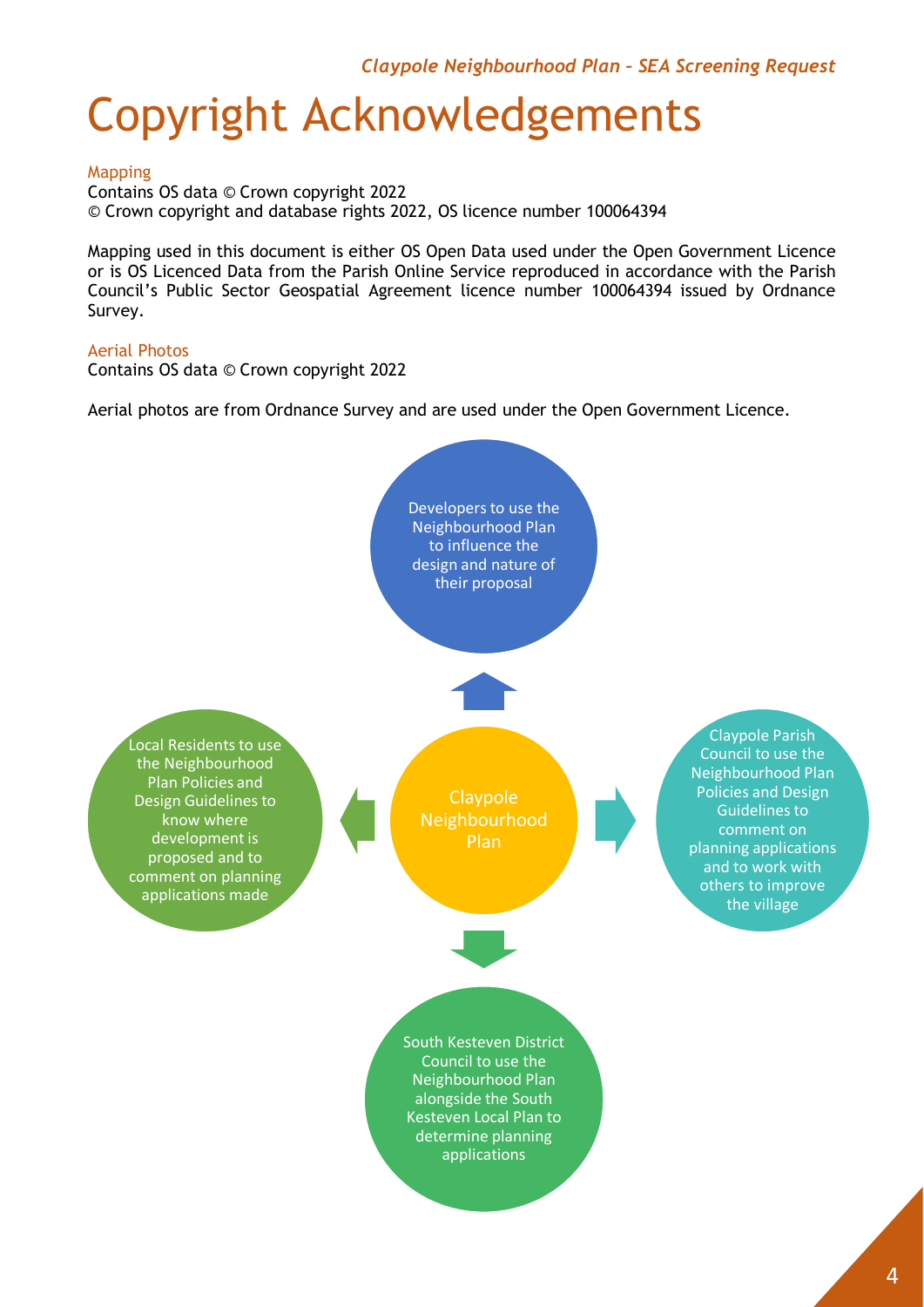### **Contents**

| Introduction                                                              | Page 6  |
|---------------------------------------------------------------------------|---------|
| The Development Plan                                                      | Page 7  |
| Stage One: Establishing the need for a Strategic Environmental Assessment | Page 8  |
| Stage Two: Likely significant effects on the environment                  | Page 11 |
| <b>Consultation and Conclusion</b>                                        | Page 14 |
| Appendix One: Environmental and Heritage Assets in Claypole               | Page 15 |
| Appendix Two: Application of the SEA Directive to Plans and Programmes    | Page 17 |

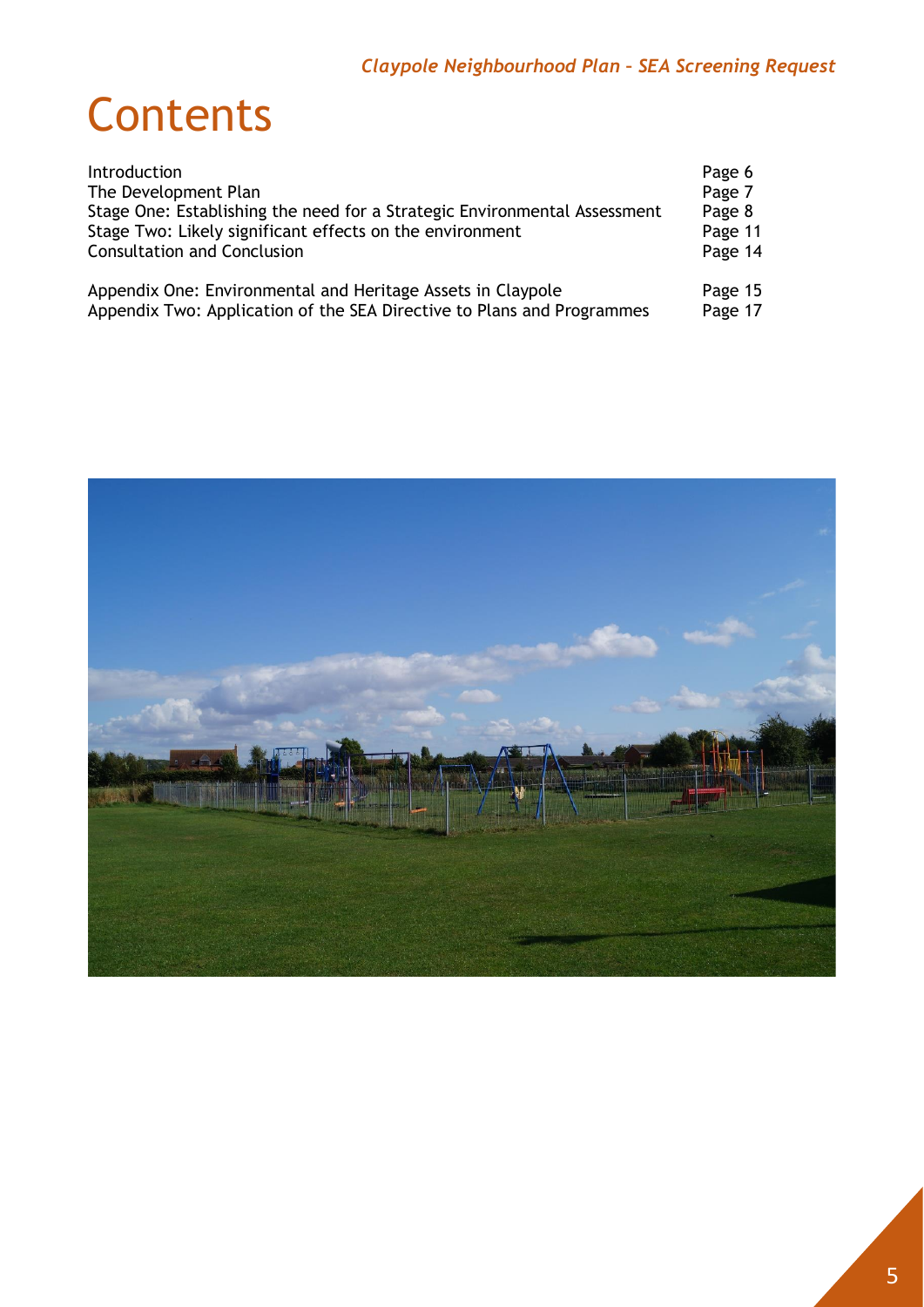### Introduction

- 1. Claypole Parish Council have undertaken this SEA screening statement request. It is the role of South Kesteven District Council as the Local Planning Authority (LPA) to undertake a screening of the Neighbourhood Plan to determine whether or not the contents of the Claypole Neighbourhood Development Plan require a Strategic Environmental Assessment (SEA) in accordance with the European Directive 2001/42/EC and associated Environmental Assessment of Plans and Programmes Regulations 2004.
- 2. This document has been produced to assist the LPA undertake the screening in collaboration with the three designated environmental bodies, namely the Environment Agency; Natural England; and Historic England.
- 3. The European Union Directive 2001/42/EC requires a Strategic Environmental Assessment (SEA) to be undertaken for certain development plans that would have a significant environmental effect. An SEA may be required for a Neighbourhood Plan, dependant on what the plan is proposing.
- 4. The *Environmental Assessment of Plans and Programmes Regulations 2004* require that the need for an SEA is to be determined by a screening process. This must meet the criteria of Schedule 1 of the Regulations (Appendix 2).
- 5. For Claypole, it is the responsibility of South Kesteven District Council to determine whether an SEA is required. To make this decision the District Council are required to consult with three statutory consultation bodies: Natural England, Environment Agency and Historic England.
- 6. This SEA screening statement request comprises of two parts: part one assesses the Neighbourhood Plan against the steps that should be taken to determine the need for SEA in accordance with the Directive and associated regulations, part two assesses the likely significant effects on the environment of the Neighbourhood Plan.
- 7. This Statement has been prepared to accompany the Claypole Neighbourhood Development Plan ('the Neighbourhood Plan') under the Neighbourhood Planning (General) Regulations 2012 ('the Regulations'). The relevant local planning authority is South Kesteven District Council.

#### **Designation of Claypole as a Neighbourhood Planning Area**

- 8. A formal application was made by Claypole Parish Council on 21 July 2013 as a 'relevant body' under Section 61G of the Town and Country Planning Act 1990 (as amended) for the designation of a neighbourhood area in order to develop a neighbourhood plan. The area of the Neighbourhood Plan is based upon the parish boundary, which was seen as appropriate as this area is recognised as the distinct community of Claypole. The request was that the Parish Council be recognised as a Neighbourhood Area for the purpose of producing a neighbourhood plan, in accordance with the Neighbourhood Planning Regulations 2012.
- 9. South Kesteven District Council publicised this application to produce a Neighbourhood Plan as required by statute. South Kesteven [designated](http://www.southkesteven.gov.uk/index.aspx?articleid=8397)<sup>1</sup> the Parish of Claypole as a neighbourhood area on 19 March 2014.

<sup>1</sup> http://www.southkesteven.gov.uk/index.aspx?articleid=8397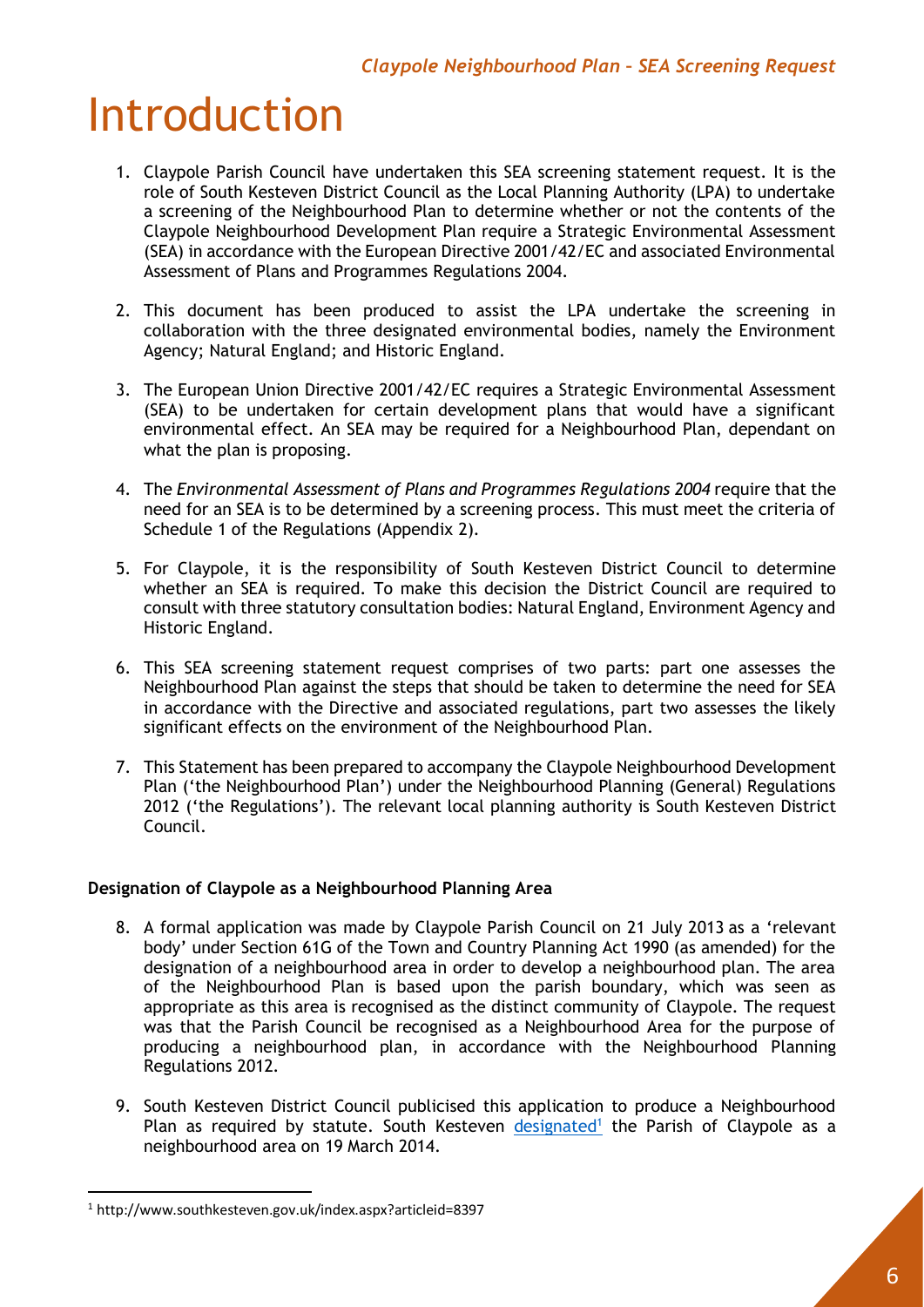- 9. The Neighbourhood Plan has been prepared by Claypole Parish Council, a qualifying body, (Section 38A (12) of the Planning and Compensation Act 2004) for the Neighbourhood Area covering the Parish of Claypole. The name of the neighbourhood area is the 'Claypole Neighbourhood Area'. It does not relate to more than one neighbourhood area and there are no other neighbourhood development plans in place within the neighbourhood area.
- 10. The policies described in the Neighbourhood Plan relate to the development and use of land in the designated Neighbourhood Area only. The document sets out the period of the Neighbourhood Plan which is from 2021 to 2036.

### The Development Plan

- 11. The South Kesteven Local Plan sets out the vision, objectives, spatial strategy and policies for the future development of the district. It also identifies land and allocates sites for different types of development, such as housing and employment, to deliver the planned growth for South Kesteven 2036. It was adopted in January 2020. The document includes strategic planning policies to guide and control the overall scale, type and location of development including the allocation of strategic sites. It indicates the number of homes to be built by 2036.
- 12. The 'Development Plan' (including Minerals and Waste) for Claypole is made up of 4 elements as follows:



#### **The Emerging South Kesteven Local Plan Review**

13. The current Local Plan for South Kesteven was adopted in January 2020 and sets out the development strategy for growth of the district to 2036. The Inspector's final report on the current Local Plan (2011 - 2036) committed the District Council to undertake an early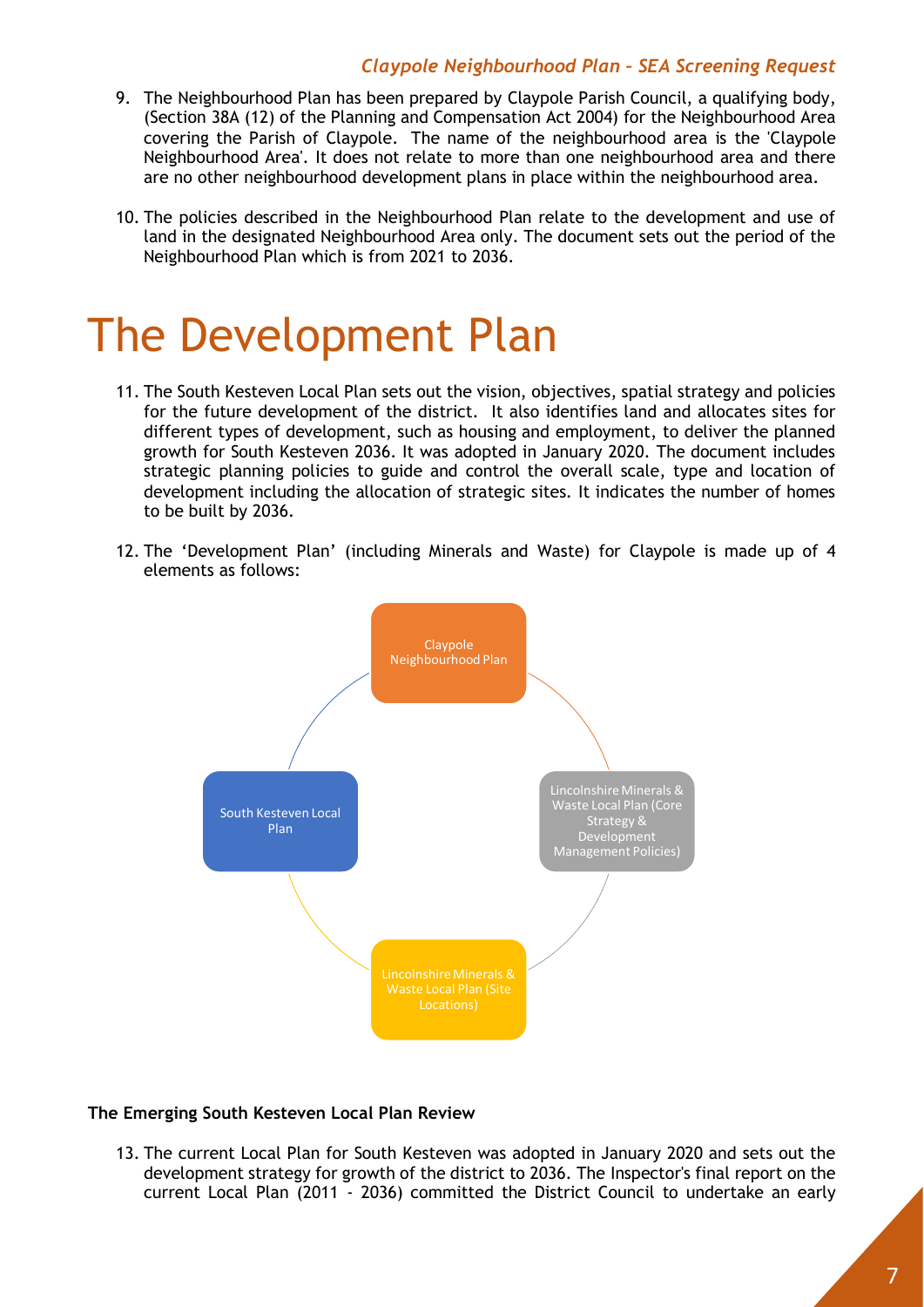review of the Local Plan from April 2020 with submission by the end of December 2023. The review enables necessary updates of evidence, and the Council to consider whether its local housing need has changed and needs to be re-evaluated taking into consideration changes to national planning guidance.

- 14. The timetable for [review](http://www.southkesteven.gov.uk/index.aspx?articleid=15133)<sup>2</sup> of the Local Plan is anticipated to be examined in December 2023 and adopted in December 2024, until the review has been undertaken and a new Local Plan is found sound and adopted by the Council, the current Local Plan (2011 - 2036) will continue to be the development plan for the district and used in determining planning applications.
- 15. The Local Plan Review will set out the planning framework for the district over the next 20 years up to 2041 and will cover issues such as; housing provision, the economy, retail and town centres, infrastructure provision and the environment. It will also set out policies by which planning applications will be determined, in addition to allocating land for housing, employment and retail uses.

#### **Strategic policies for the purposes of neighbourhood planning**

- 16. The system of neighbourhood planning allows Parish and Town Councils to produce neighbourhood plans to guide development at a local level. One of the requirements of such plans is that they should be in line with the 'strategic policies' of the adopted development plan for the local area.
- 17. South Kesteven District Council as the Local Planning Authority defines which policies are to be considered 'strategic' with regard to the production of a Neighbourhood Plan. The Local Plan as specified in paragraph 1.23 identifies 'strategic policies' as being those with the suffix 'SP' in brackets. The policies list on pages vi and vii confirms which policies are strategic policies for the purposes of neighbourhood planning.

## Stage One: Establishing the need for a Strategic Environmental Assessment

19. The Government published Planning Practice Guidance states there is no legal requirement for a Neighbourhood Plan to have a Sustainability Appraisal (SA) as set out in section 19 of the Planning and Compulsory Purchase Act 2004. However, a qualifying body, in this case Claypole Parish Council, must demonstrate how its plan or order will contribute to achieving sustainable development. Planning Practice Guidance also states, in some limited circumstances, where a neighbourhood plan is likely to have significant environmental effects, it may require a strategic environmental assessment. Draft neighbourhood plan proposals should be assessed to determine whether the plan is likely to have significant environmental effects. Consequently, a SEA screening statement has been undertaken using guidance from the Government published advice in 'A Practical Guide to the Strategic Environmental Assessment Directive' (2005).

<sup>2</sup> http://www.southkesteven.gov.uk/index.aspx?articleid=15133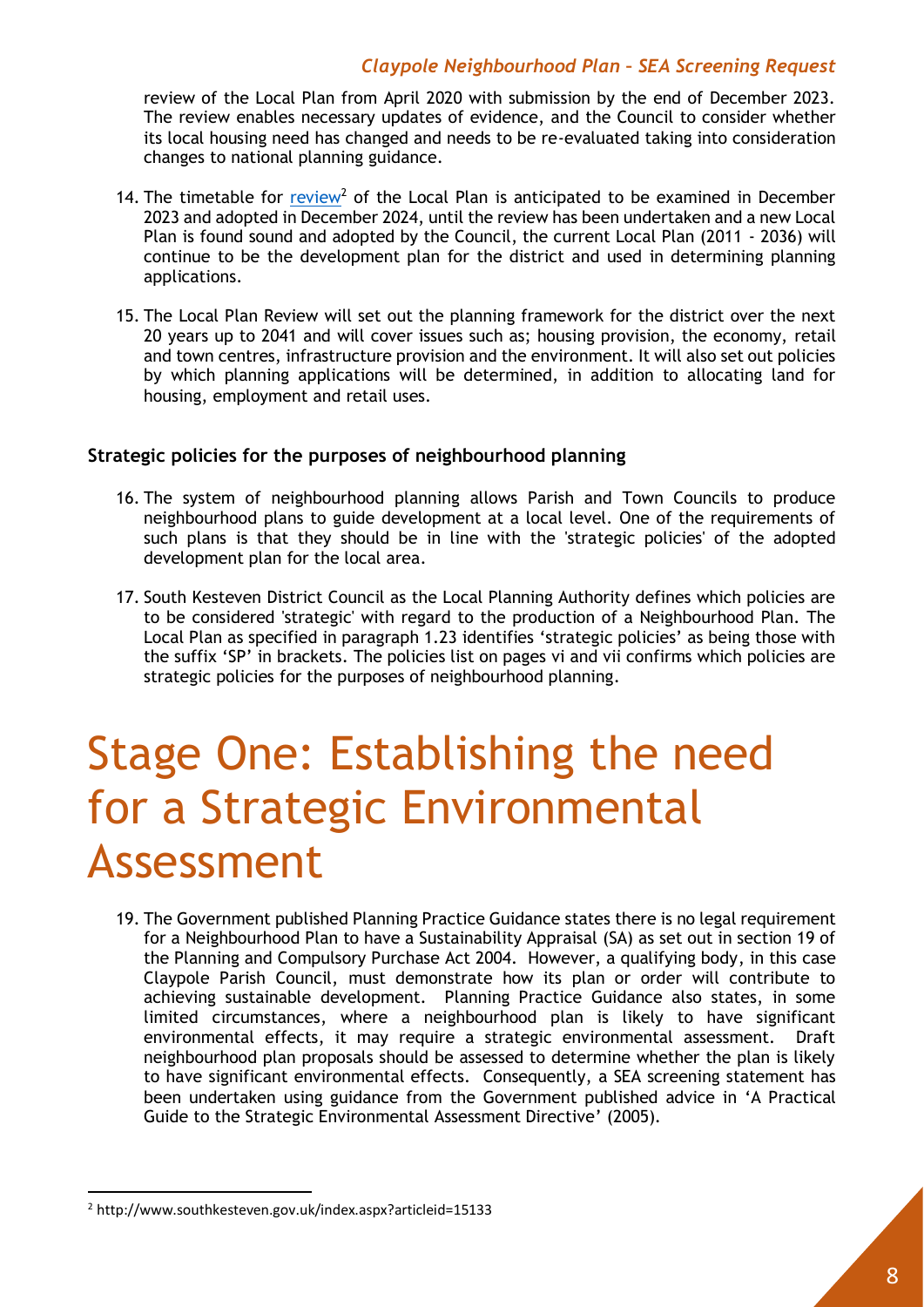- 20. The document 'A Practical Guidance to the Strategic Environmental Assessment Directive' was published by the then Office of the Deputy Prime Minister. It sets out guidance on how to comply with the European Directive 2001/42/EC known as the Strategic Environmental Assessment (SEA) Directive. Figure 2 of this practical guidance shows the Directive's field of application in the form of a diagram (Appendix 2), which provides an outcome of whether a directive does or does not require an SEA.
- 21. Claypole Parish Council as the designated body have to 'Determine whether a plan or Order is likely to have significant environmental effect'. In order to do this, we are providing an assessment of the NDP against the diagram provided in Appendix 2 to establish whether an SEA is required. Each stage of the diagram provides a criterion which a 'yes' or 'no' response is required to progress to the next stage.
- 22. The table below shows the assessment of whether the NDP will require a full SEA. The questions below are drawn from the diagram in Appendix 2 which sets out how the SEA Directive should be applied and provides justification for the particular path considered suitable by us on behalf of Claypole Parish Council.
- 23. The views of South Kesteven District Council as the relevant Local Planning Authority will be sought as will the views of the statutory environmental bodies through the consultation on the draft plan and the SEA Screening Statement. It is the responsibility of South Kesteven District Council to determine whether an SEA is required, this screening has been produced to assist them in this process.

| <b>Stage</b>                                                                                                                                                                                                                                        | Y/N                      | <b>Reason</b>                                                                                                                                                                                                                                                                                                                                                                                                                                                                                                                          |
|-----------------------------------------------------------------------------------------------------------------------------------------------------------------------------------------------------------------------------------------------------|--------------------------|----------------------------------------------------------------------------------------------------------------------------------------------------------------------------------------------------------------------------------------------------------------------------------------------------------------------------------------------------------------------------------------------------------------------------------------------------------------------------------------------------------------------------------------|
| 1. Is the PP (plan or programme) subject<br>to preparation and/or adoption by a<br>national, regional or local authority OR<br>prepared by an authority for adoption<br>through a legislative procedure by<br>Parliament or Government? (Art. 2(a)) | Yes to<br>criterion<br>1 | The preparation of and adoption of the<br>plan is allowed under The Town and<br>Country Planning Act 1990 as amended<br>by the Localism Act 2011. The NDP is<br>prepared by Claypole Parish Council (as<br>the 'relevant body') and will be 'made'<br>by South Kesteven District Council as the<br>Local Planning Authority. The<br>preparation of the NDP is subject to The<br>Neighbourhood Planning<br>(General) Regulations 2012 (as<br>amended) and The Neighbourhood<br>Planning (Referendums) Regulations<br>2012 (as amended). |
| 2. Is the PP required by legislative,<br>regulatory or administrative provisions?<br>(Art. 2(a))                                                                                                                                                    | No                       | Communities, such as Claypole have a<br>right to be able to produce a<br>Neighbourhood Plan. The plan is not<br>required by legislative, regulatory or<br>administrative provisions. Instead, if<br>'made' the plan would form part of the<br>statutory development plan. Therefore,<br>it is considered necessary to answer the<br>following questions to determine further<br>if an SEA is required.                                                                                                                                 |

#### **Table 1: Establishing the Need for SEA**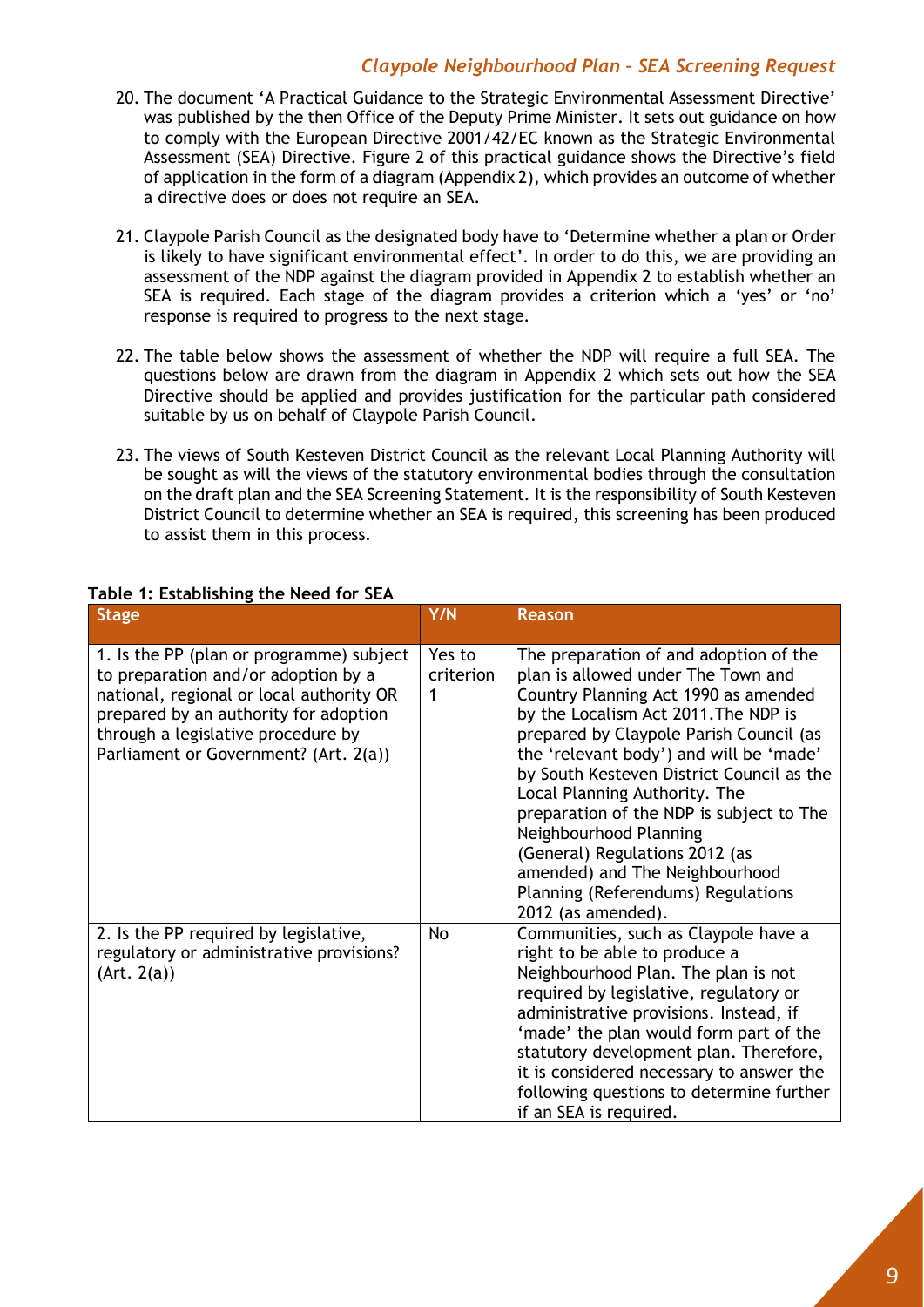| <b>Stage</b>                                                                                                                                                                                                                                                                                                                                           | Y/N                                                              | <b>Reason</b>                                                                                                                                                                                                                                                                                                                                                                                                                                                                                                                                                                                         |
|--------------------------------------------------------------------------------------------------------------------------------------------------------------------------------------------------------------------------------------------------------------------------------------------------------------------------------------------------------|------------------------------------------------------------------|-------------------------------------------------------------------------------------------------------------------------------------------------------------------------------------------------------------------------------------------------------------------------------------------------------------------------------------------------------------------------------------------------------------------------------------------------------------------------------------------------------------------------------------------------------------------------------------------------------|
| 3. Is the PP prepared for agriculture,<br>forestry, fisheries, energy, industry,<br>transport, waste management, water<br>management, telecommunications,<br>tourism, town and country planning or<br>land use, AND does it set a framework<br>for future development consent of<br>projects in Annexes I and II to the EIA<br>Directive? (Art 3.2(a)) | Yes to<br>criterion<br>1<br>No to<br>criterion<br>$\overline{2}$ | The NDP is prepared to set out for town<br>and country planning purposes; the NDP<br>set out policies which will influence<br>future development within the parish of<br>Claypole, including development of<br>housing, employment and community<br>land uses. However, the plan will be<br>used as a tool which manages the design<br>details of development rather than the<br>principles of land use. The NDP only<br>allocates a small site for housing and<br>another for community facilities. It does<br>however safeguard land for open space,<br>local green space and for community<br>use. |
|                                                                                                                                                                                                                                                                                                                                                        |                                                                  | Furthermore, the NDP will not be a tool<br>to manage development of the scale and<br>nature envisaged by Annex I and Annex II<br>of the EIA Directive.                                                                                                                                                                                                                                                                                                                                                                                                                                                |
| 4. Will the PP, in view of its likely effect<br>on sites, require an assessment for<br>future development under Article 6 or 7<br>of the Habitats Directive? (Art. 3.2 (b))                                                                                                                                                                            | <b>No</b>                                                        | A Habitats Regulations Assessment (HRA)<br>screening assessment, has considered<br>the potential impacts of the NDP on<br>sites covered by the Habitats<br>Regulations. This HRA screening<br>assessment concludes that a HRA is not<br>required for the NDP.                                                                                                                                                                                                                                                                                                                                         |
| 5. Does the PP Determine the use of<br>small areas at local level, OR is it a<br>minor modification of a PP subject to<br>Art. 3.2? (Art. 3.3)                                                                                                                                                                                                         | Yes                                                              | The NDP does determine the land uses<br>within Claypole in a small way as it<br>contains two land allocations. In<br>addition, the NDP does provide details<br>of the community's preferential<br>locations for local green space and<br>community use at local level.                                                                                                                                                                                                                                                                                                                                |
| 6. Does the PP set the framework for<br>future development consent of projects<br>(not just projects in annexes to the EIA<br>Directive)? (Art 3.4)                                                                                                                                                                                                    | Yes                                                              | Once the NDP is 'made' by South<br>Kesteven District Council it will form<br>part of the statutory development plan<br>against which planning applications will<br>be determined.                                                                                                                                                                                                                                                                                                                                                                                                                     |
| 7. Is the PP's sole purpose to serve the<br>national defence or civil emergency, OR<br>is it a financial or budget PP, OR is it co-<br>financed by structural funds or EAGGF<br>programmes 2000 to 2006/7? (Art 3.8,<br>3.9)                                                                                                                           | <b>No</b>                                                        | The NDP does not deal with any of these<br>issues.                                                                                                                                                                                                                                                                                                                                                                                                                                                                                                                                                    |
| 8. Is it likely to have a significant effect<br>on the environment? (Art. 3.5)                                                                                                                                                                                                                                                                         | <b>No</b><br>(see<br>stage<br>2 below)                           | Stage 2 of this SEA Screening Statement<br>will consider the potential effects of the<br>NDP on the environment. This considers<br>the effects of the NDP against the<br>criteria referred to in Article 3.5 of SEA<br>Directive 2001/42/EC.                                                                                                                                                                                                                                                                                                                                                          |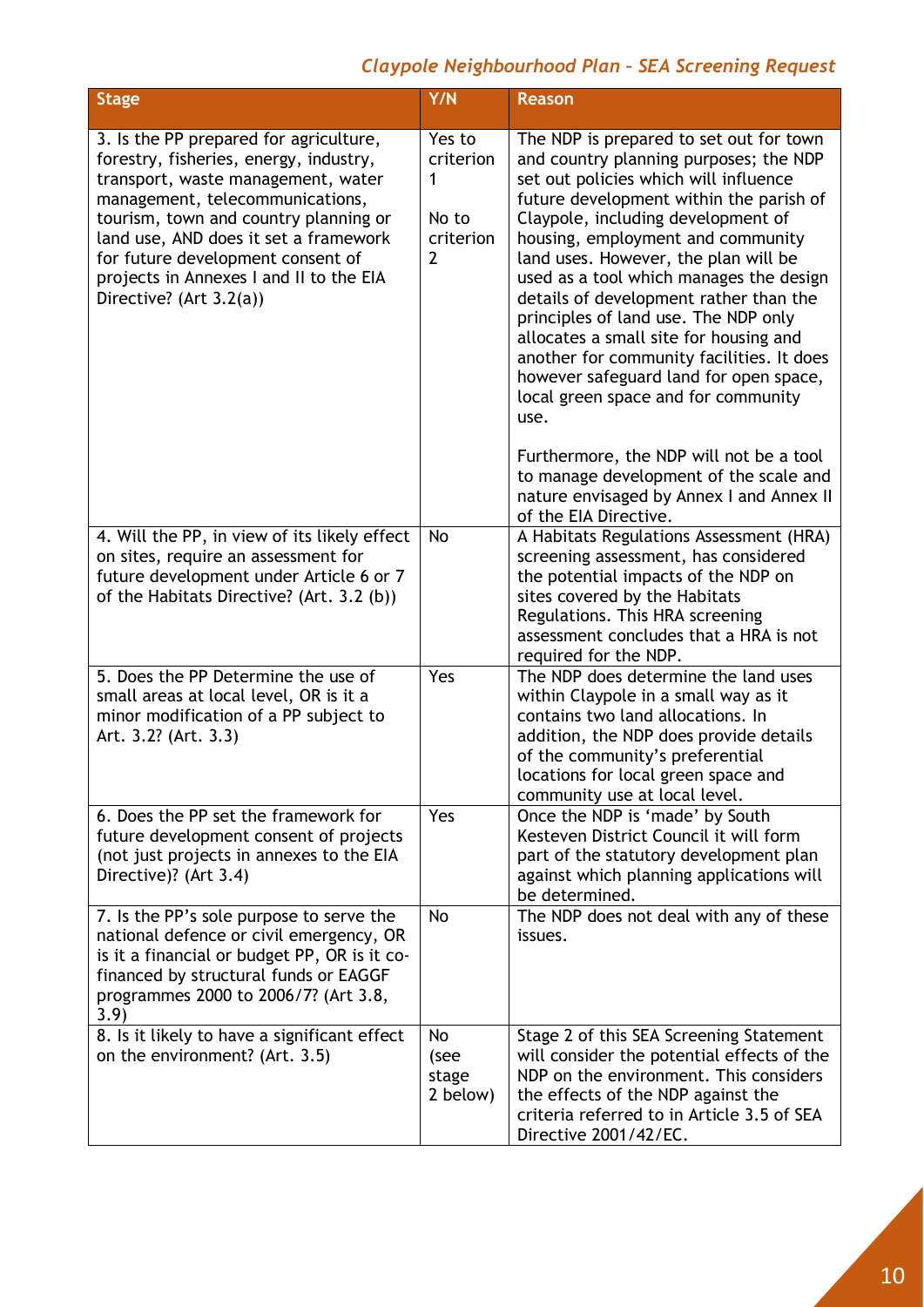## Stage Two: Likely significant effects on the environment

24. The table below shows the assessment of the potential significant effects of the environment, as required by Article 3.5 of the SEA Directive.

| <b>SEA Directive Criteria</b>                                                                                                                                                                                                  | <b>Assessment Commentary</b>                                                                                                                                                                                                                                                                                                                                                                                                                                                                                                                                                                                                                                                                                                                                                                                                                                              | Likely      |  |
|--------------------------------------------------------------------------------------------------------------------------------------------------------------------------------------------------------------------------------|---------------------------------------------------------------------------------------------------------------------------------------------------------------------------------------------------------------------------------------------------------------------------------------------------------------------------------------------------------------------------------------------------------------------------------------------------------------------------------------------------------------------------------------------------------------------------------------------------------------------------------------------------------------------------------------------------------------------------------------------------------------------------------------------------------------------------------------------------------------------------|-------------|--|
| and Schedule 1 of                                                                                                                                                                                                              |                                                                                                                                                                                                                                                                                                                                                                                                                                                                                                                                                                                                                                                                                                                                                                                                                                                                           | Significant |  |
| Environmental                                                                                                                                                                                                                  |                                                                                                                                                                                                                                                                                                                                                                                                                                                                                                                                                                                                                                                                                                                                                                                                                                                                           | effect?     |  |
| <b>Assessment of Plans</b>                                                                                                                                                                                                     |                                                                                                                                                                                                                                                                                                                                                                                                                                                                                                                                                                                                                                                                                                                                                                                                                                                                           | (Y/N)       |  |
| and Programmes                                                                                                                                                                                                                 |                                                                                                                                                                                                                                                                                                                                                                                                                                                                                                                                                                                                                                                                                                                                                                                                                                                                           |             |  |
| <b>Regulations 2004</b>                                                                                                                                                                                                        |                                                                                                                                                                                                                                                                                                                                                                                                                                                                                                                                                                                                                                                                                                                                                                                                                                                                           |             |  |
| The characteristics of plans and programmes, having regard to:                                                                                                                                                                 |                                                                                                                                                                                                                                                                                                                                                                                                                                                                                                                                                                                                                                                                                                                                                                                                                                                                           |             |  |
| (a) the degree to which<br>the plan or programme<br>sets a framework for<br>projects and other<br>activities, either with<br>regard to the location,<br>nature, size and operating<br>conditions or by allocating<br>resources | The NDP would form part of the Statutory<br>Development Plan and therefore would set a<br>framework for future development projects in<br>Claypole. However, the plan sits within a wider<br>framework set out by the National Planning Policy<br>Framework (NPPF) and the South Kesteven Local<br>Plan.<br>The policies of the NDP are in general conformity<br>with the NPPF and the South Kesteven Local Plan.<br>In addition, the projects for which the NDP<br>contributes to setting a planning framework are<br>very local in nature.                                                                                                                                                                                                                                                                                                                              | <b>No</b>   |  |
| (b) the degree to which<br>the plan or programme<br>influences other plans and<br>programmes including<br>those in a hierarchy                                                                                                 | The NDP has a low hierarchical position within a<br>number of statutory development plans, therefore<br>the NDP will respond to rather than influence other<br>plans or programmes. Policies set out in the NDP<br>are in conformity with the NPPF and the South<br>Kesteven Local Plan.                                                                                                                                                                                                                                                                                                                                                                                                                                                                                                                                                                                  | <b>No</b>   |  |
| (c) the relevance of the<br>plan or programme for<br>the integration of The TSP<br>will work to protect and<br>enhance the natural<br>environment and<br>landscape of the plan<br>area                                         | The NDP will work to protect and enhance the<br>natural environment and landscape of Claypole,<br>including statutory environmental designations. The<br>policies of the NDP provide protection for areas of<br>high environmental value, including Local Green<br>Space. The NDP will work to protect and enhance<br>the natural environment of Claypole, including<br>statutory environmental designations. The policies<br>of the NDP will not affect the protection for areas<br>of high environmental value, including the Natura<br>2000 sites outside of but within the potential wider<br>catchment of the plan area. The built environment<br>of Claypole is also sought to be protected through<br>the NDP.<br>A number of NDP policies will contribute to the<br>social sustainability of Claypole as a distinct<br>community. Therefore, the NDP will provide | Yes         |  |

#### **Table 2: Assessment of the likely significant effects of the environment.**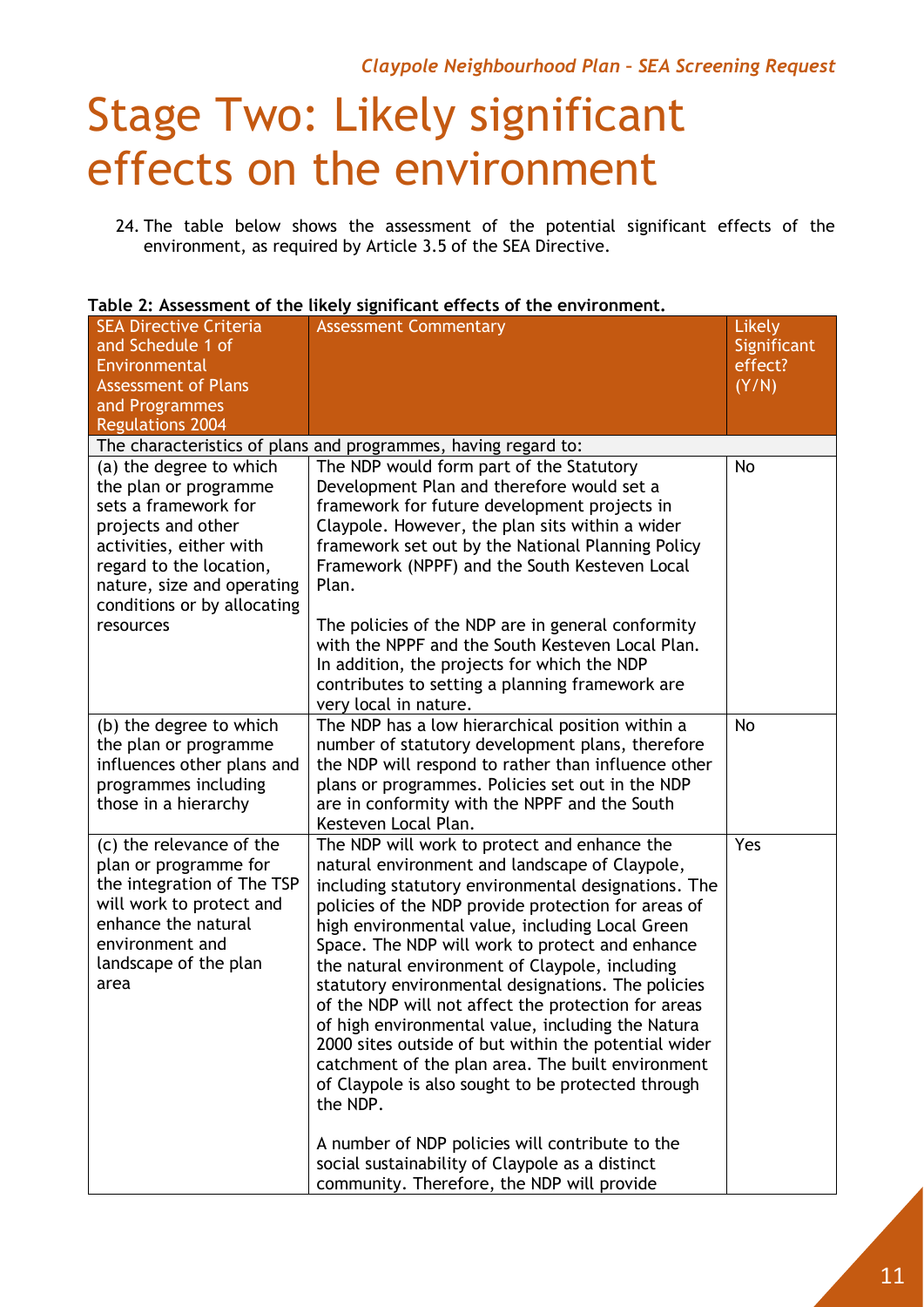|                                                                                                                                                                                                                          | socially sustainable development as defined in the<br>NPPF.                                                                                                                                                                                                                                                                                                                                                                                                                   |                       |  |  |
|--------------------------------------------------------------------------------------------------------------------------------------------------------------------------------------------------------------------------|-------------------------------------------------------------------------------------------------------------------------------------------------------------------------------------------------------------------------------------------------------------------------------------------------------------------------------------------------------------------------------------------------------------------------------------------------------------------------------|-----------------------|--|--|
|                                                                                                                                                                                                                          | Therefore, it is considered that the NDP will have a<br>positive impact on local environmental assets and<br>therefore will promote sustainable development.                                                                                                                                                                                                                                                                                                                  |                       |  |  |
| (d) environmental<br>problems relevant to the<br>plan or programme                                                                                                                                                       | There are no environmental problems directly<br>relevant to this plan. There will be an increase in the<br>number of houses and the level of community<br>facilities in the parish as a result of new<br>development. However, the NDP will help to address<br>wider environmental problems as highlighted in the<br>NPPF at a local level, such as climate change, air<br>pollution, traffic congestion, loss of biodiversity and<br>flooding; without any negative effects. | <b>No</b>             |  |  |
| (e) the relevance of the<br>plan or programme for<br>the implementation of<br>Community legislation on<br>the environment (for<br>example, plans and<br>programmes linked to<br>waste management or<br>water protection) | The NDP is not directly relevant to the<br>implementation of European legislation. This<br>legislation is taken into account by the South<br>Kesteven Local Plan with which the Neighbourhood<br>Plan complies.                                                                                                                                                                                                                                                               | <b>No</b>             |  |  |
| <b>SEA Directive Criteria</b><br>and Schedule 1 of                                                                                                                                                                       | <b>Assessment Commentary</b>                                                                                                                                                                                                                                                                                                                                                                                                                                                  | Likely<br>Significant |  |  |
| Environmental<br><b>Assessment of Plans</b><br>and Programmes<br><b>Regulations 2004</b>                                                                                                                                 |                                                                                                                                                                                                                                                                                                                                                                                                                                                                               | effect?<br>(Y/N)      |  |  |
| to:                                                                                                                                                                                                                      | Characteristics of the effects and of the area likely to be affected, having regard, in particular,                                                                                                                                                                                                                                                                                                                                                                           |                       |  |  |
|                                                                                                                                                                                                                          |                                                                                                                                                                                                                                                                                                                                                                                                                                                                               |                       |  |  |
| (a) the probability,<br>duration, frequency and<br>reversibility of the effects                                                                                                                                          | The NDP will result in positive environmental<br>effects through policies that seek to protect the<br>built heritage character and green spaces. The plan<br>will result in positive social effects through policies<br>which seek to address local highways issues and<br>support the development of community facilities.<br>The duration of the positive effects outlined above<br>are likely to be long term. However, due to the                                         | <b>No</b>             |  |  |
|                                                                                                                                                                                                                          | small scale and nature of the issues considered in<br>the NDP, it is considered that any effects will be                                                                                                                                                                                                                                                                                                                                                                      |                       |  |  |
| (b) the cumulative nature<br>of the effects                                                                                                                                                                              | low in frequency and reversible.<br>A combination of this neighbourhood plan which<br>seeks to protect and enhance the character,<br>environment and setting of Claypole, and wider<br>environmental policy of the South Kesteven Local<br>Plan to 2036, is likely to have cumulative positive<br>environmental effects will have cumulative positive<br>benefits for the area of Claypole.                                                                                   | Yes                   |  |  |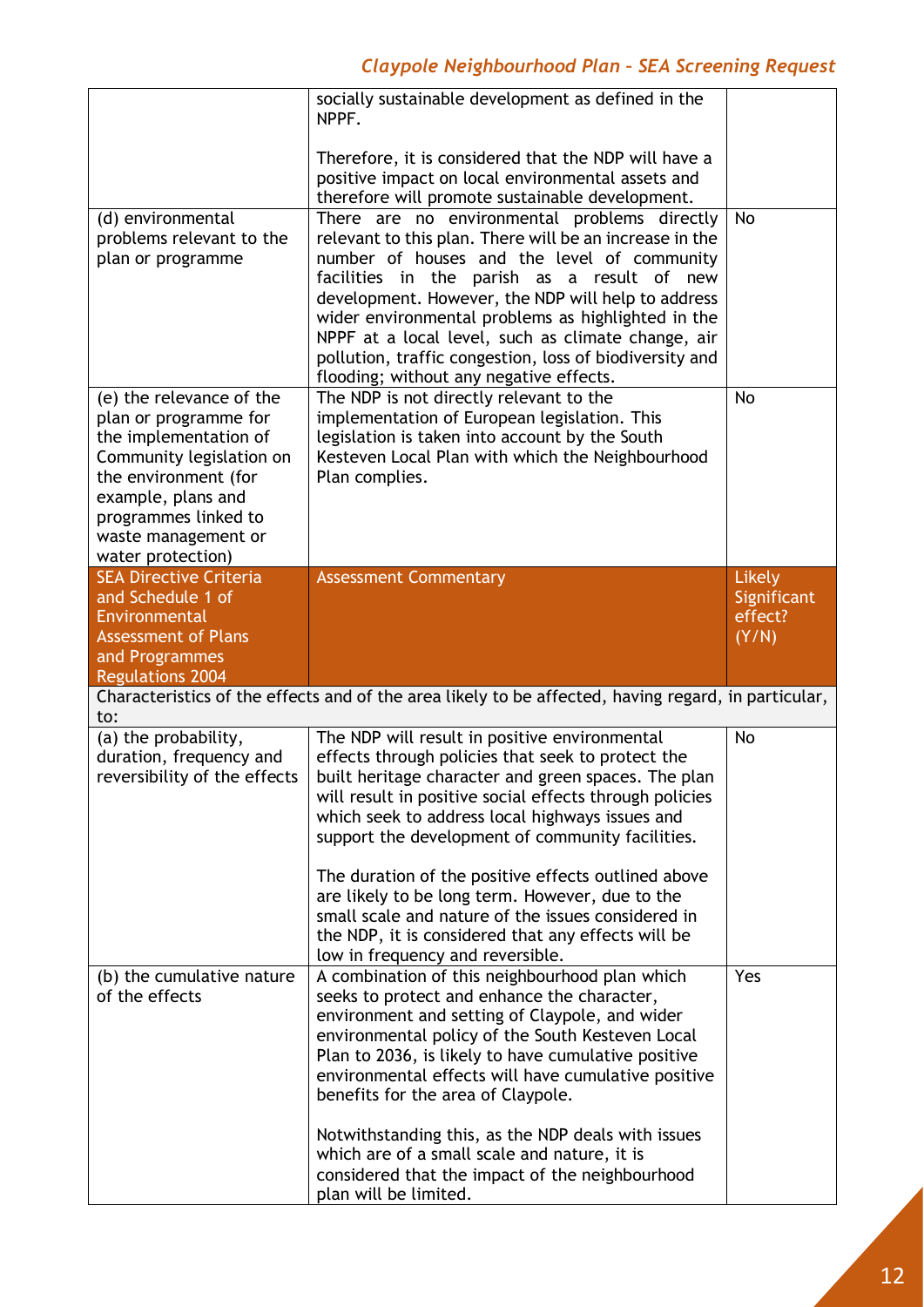| (c) the trans boundary<br>nature of the effects                                                                                                                                                                                                     | All effects will be very local in impact, having<br>negligible impacts on neighbouring areas.                                                                                                                                                                                                                                                                                                                                                                                                                                                                                                                                                                                                                                                                                                                                                                                                                                                                                                                                                                                                                                                                                                                                                                      | No        |
|-----------------------------------------------------------------------------------------------------------------------------------------------------------------------------------------------------------------------------------------------------|--------------------------------------------------------------------------------------------------------------------------------------------------------------------------------------------------------------------------------------------------------------------------------------------------------------------------------------------------------------------------------------------------------------------------------------------------------------------------------------------------------------------------------------------------------------------------------------------------------------------------------------------------------------------------------------------------------------------------------------------------------------------------------------------------------------------------------------------------------------------------------------------------------------------------------------------------------------------------------------------------------------------------------------------------------------------------------------------------------------------------------------------------------------------------------------------------------------------------------------------------------------------|-----------|
| (d) the risks to human<br>health or the environment<br>(for example, due to<br>accidents)                                                                                                                                                           | There are no significant risks to human health or<br>the environment. Instead, the plan aims to enhance<br>the environment and to provide the infrastructure<br>required to meet the social needs of local<br>residents.                                                                                                                                                                                                                                                                                                                                                                                                                                                                                                                                                                                                                                                                                                                                                                                                                                                                                                                                                                                                                                           | <b>No</b> |
| (e) the magnitude and<br>spatial extent of the<br>effects (geographical area<br>and size of the population<br>likely to be affected);                                                                                                               | The Neighbourhood Plan relates to an area of<br>approximately 1,200ha. This is a relatively small<br>area with a population of approximately 1,382.<br>Therefore, the magnitude and spatial extent of the<br>plan is small.                                                                                                                                                                                                                                                                                                                                                                                                                                                                                                                                                                                                                                                                                                                                                                                                                                                                                                                                                                                                                                        | Yes       |
| (f) the value and<br>vulnerability of the area<br>likely to be affected due<br>to:<br>- special natural<br>characteristics or cultural<br>heritage;<br>- exceeded environmental<br>quality standards or limit<br>values; or<br>- intensive land-use | The plan area contains no designated<br>environmental sites such as Sites of Special<br>Scientific Interest or Local Nature Reserves. There<br>are no such designations in neighbouring parishes<br>either.<br>In the vicinity of the Claypole Neighbourhood Plan<br>area there are no European and International<br>designations of interest. In South Kesteven there<br>are the Baston Fen SAC and Grimsthorpe SAC, both<br>near to Bourne. In neighbouring Newark and<br>Sherwood is the Birklands/Bilhaugh SAC which is<br>west of Ollerton. The latter of these is the closest<br>to the Neighbourhood Plan area lying approximately<br>27km to the north-west. Grimsthorpe SAC is the<br>next closest at some 34km to the south-east.<br>There are 10 Listed Buildings within the Parish of<br>Claypole; 9 Grade II Listed Buildings, no Grade II*<br>Listed Building and one Grade I Listed Building. In<br>addition, there is one Scheduled Monument (SAM).<br>There is no Conservation Area in Claypole. The NDP<br>Policies will provide protection to heritage assets<br>within the entire plan area. In addition, these<br>heritage assets will also be protected by higher tier<br>documents, such as the NPPF, and the South<br>Kesteven Local Plan. | Yes       |
| (g) the effects on areas or<br>landscapes which have a<br>recognized national,<br>Community or<br>international protection<br>status                                                                                                                | The plan area contains no designated<br>environmental sites such as Sites of Special<br>Scientific Interest or Local Nature Reserves. There<br>are no such designations in neighbouring parishes<br>either.<br>In the vicinity of the Claypole Neighbourhood Plan<br>area there are no European and International<br>designations of interest. In South Kesteven there<br>are the Baston Fen SAC and Grimsthorpe SAC, both<br>near to Bourne. In neighbouring Newark and<br>Sherwood is the Birklands/Bilhaugh SAC which is<br>west of Ollerton. The latter of these is the closest<br>to the Neighbourhood Plan area lying approximately<br>27km to the north-west. Grimsthorpe SAC is the<br>next closest at some 34km to the south-east.                                                                                                                                                                                                                                                                                                                                                                                                                                                                                                                        | <b>No</b> |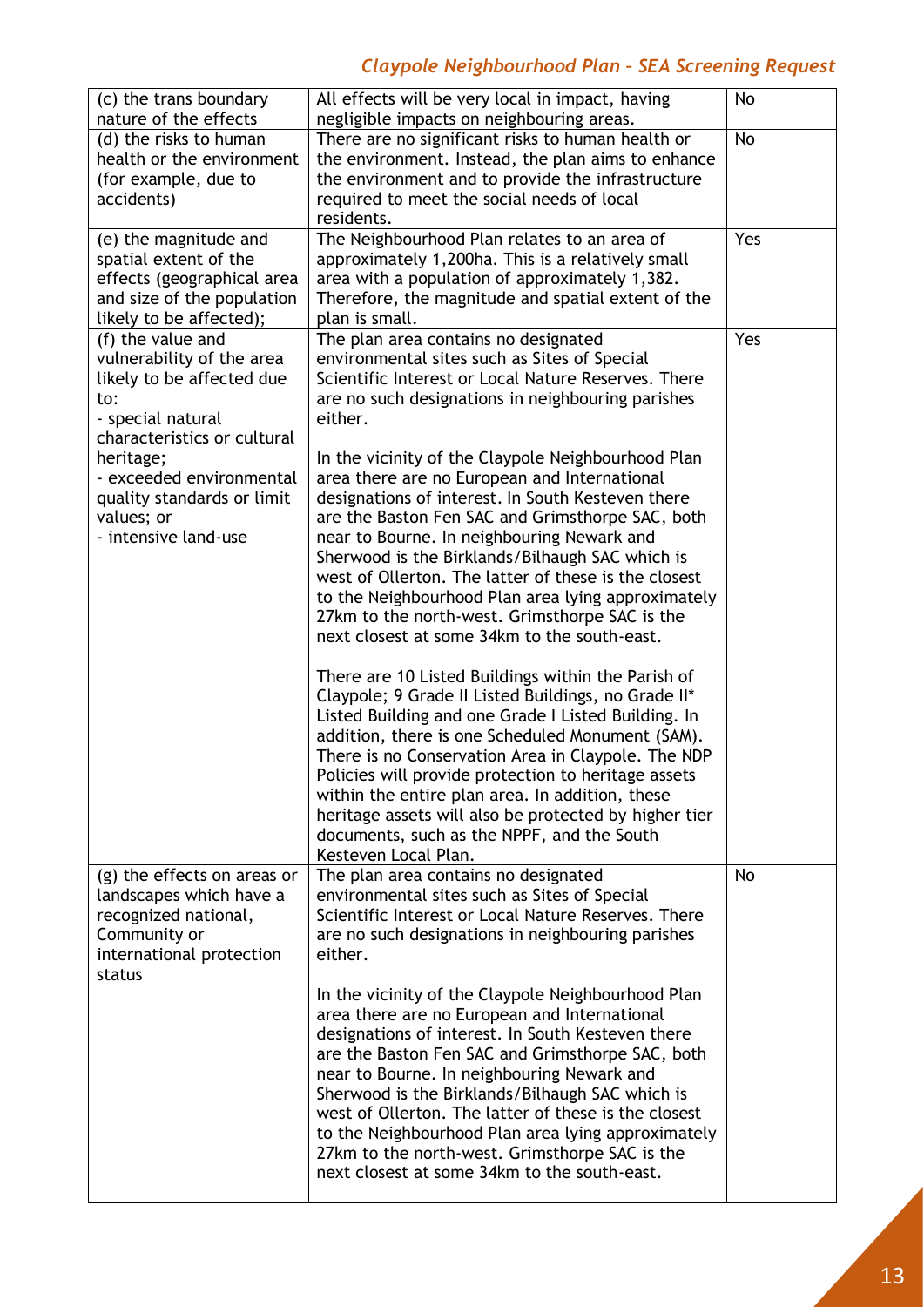The NDP contains policies aimed at protecting open space including Local Green Spaces and for recreation and community use.

### Consultation and Conclusion

- 25. As a result of the assessment undertaken, based on Article 3.5 of the SEA Directive, Claypole Parish Council considered that there would be no significant environmental effects arising from the Neighbourhood Plan. As such, in the view of Claypole Parish Council the NDP does not require a full SEA to be undertaken.
- 26. Consultation on this SEA Screening Request was undertaken alongside the publication of the draft Neighbourhood Plan during February and March 2022. Consultation included with South Kesteven District Council as the Local Planning Authority; and the Environment Agency; Natural England; and Historic England as the three statutory environmental bodies. None of three statutory environmental bodies or South Kesteven DC expressed any concerns regarding the conclusion the Parish Council reached on SEA Screening. South Kesteven District Council as the Local Planning Authority will, following submission of the Neighbourhood Plan, have to determine following consultation with the Environment Agency; Natural England; and Historic England as the three statutory environmental bodies; as to whether an SEA is or is not required.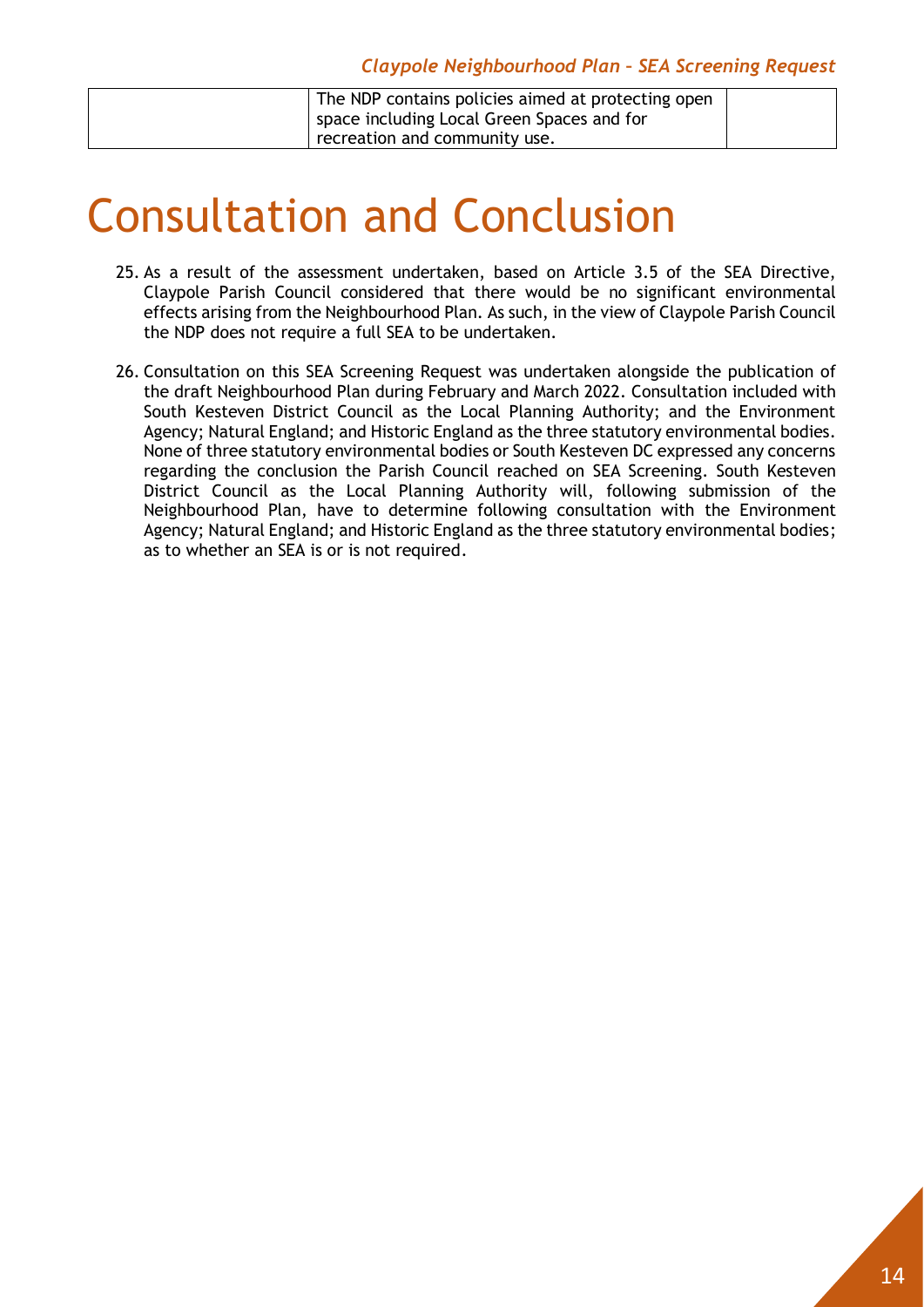# Appendix One: Environmental and Heritage Assets in Claypole

There are 10 Listed Buildings within the Parish of Claypole; 9 Grade II Listed Buildings, no Grade II\* Listed Building and one Grade I Listed Building. In addition, there is one Scheduled Monument (SAM). There is no Conservation Area in Claypole.

#### **Grade I**

Church of St. Peter, Main Street

**Grade II\*** N/A

#### **Grade II**

Cross in Churchyard, Main Street Woolpack Public House (Now 33) Main Street Barn to Rear of Station Farmhouse, Main Street The Nook, Chapel Lane Fen Farmhouse, Main Street Station Farmhouse and Attached Cottage, Oster Fen Lane The Paddocks and Attached Outbuilding, School Lane Church View Cottages, 1-3 Main Street The Old Rectory, Rectory Lane

#### **Scheduled Monuments**

Churchyard Cross, Main Street, Claypole



Listed Buildings and Scheduled Monuments in Claypole Extract Taken from the Historic England website © Historic England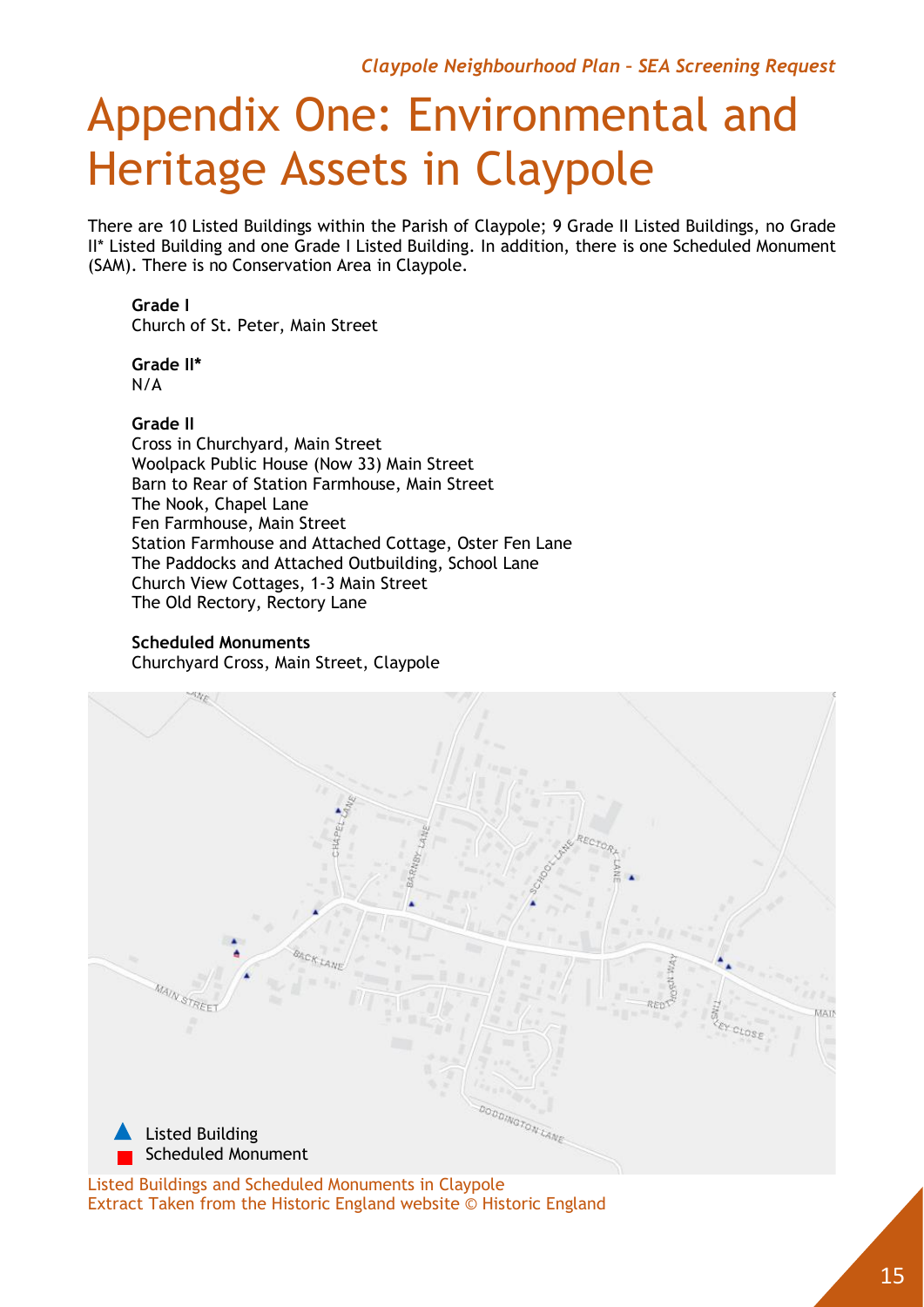

Extent of flooding from surface water High Medium Low Very Low

Surface Water Flood Risk © Environment Agency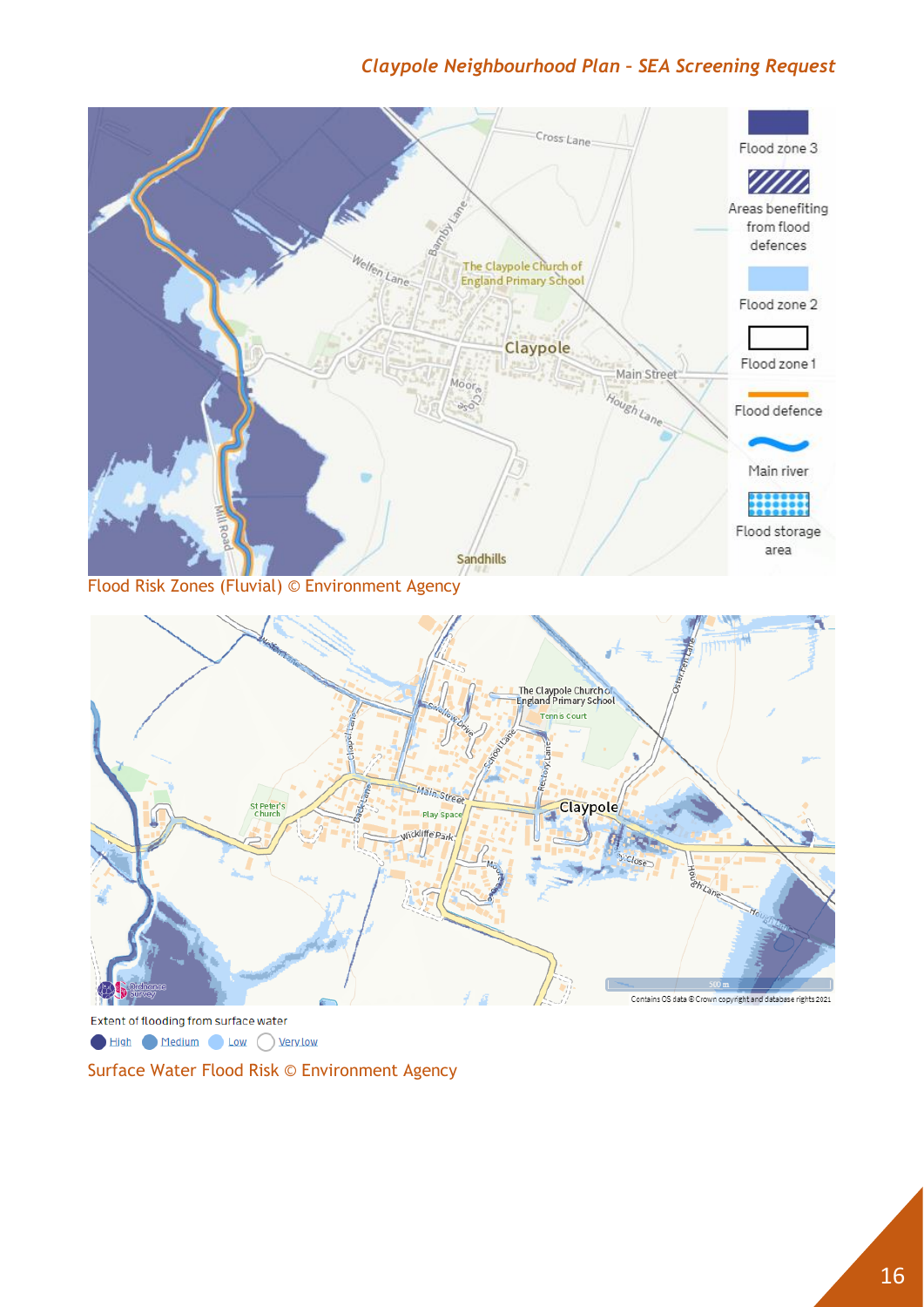## Appendix Two: Diagram of the SEA Directive to plans and programmes



\*The Directive requires Member States to determine whether plans or programmes in this category are likely to have significant environmental effects. These determinations may be made on a case by case basis and/or by specifying types of plan or programme.